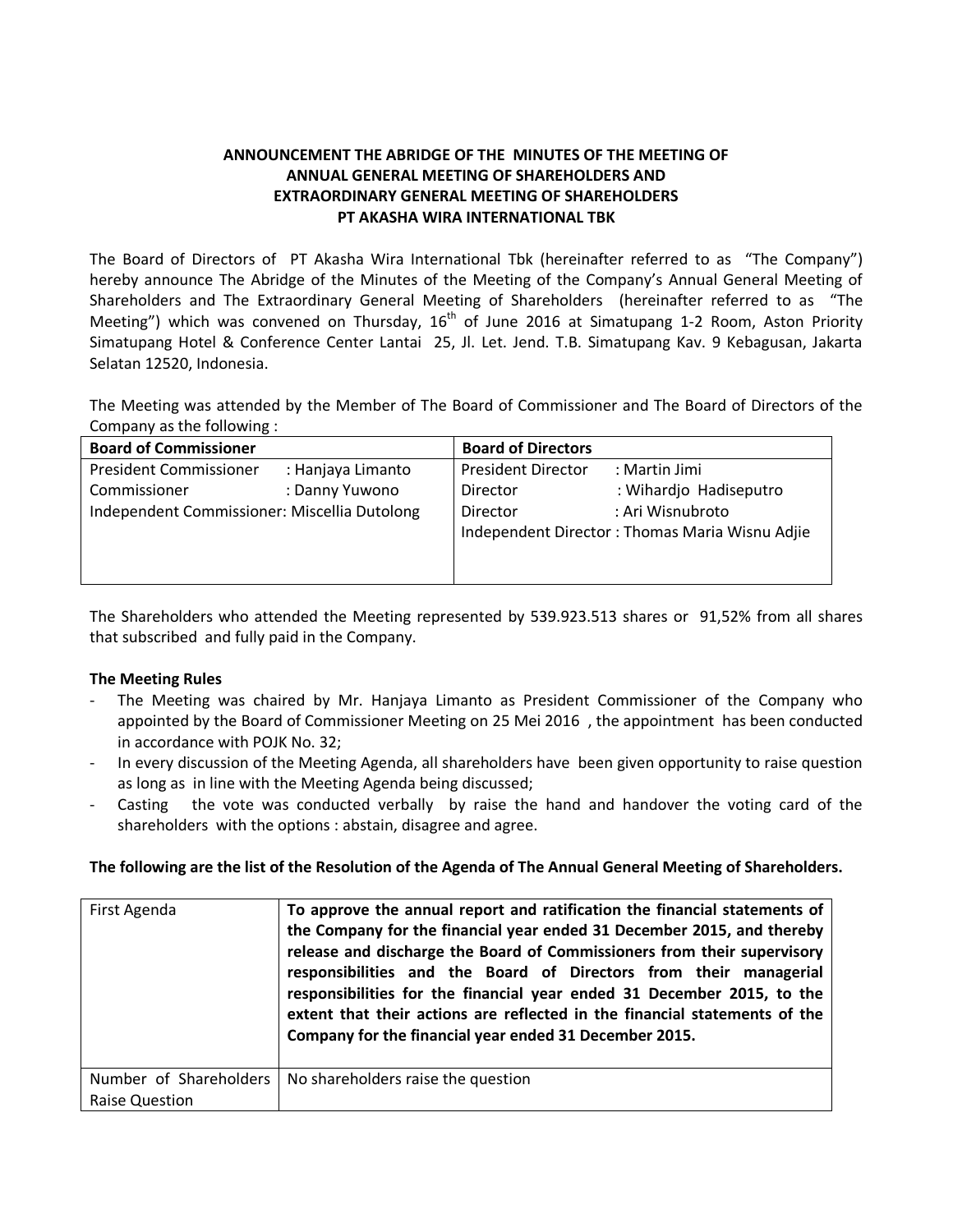| <b>Voting Mechanism</b> | Cast Vote                                                                                                                                                                                                                                                                                                                                                                                                                                                                                                                                                                                                                                                                                                                                                |         |                                |
|-------------------------|----------------------------------------------------------------------------------------------------------------------------------------------------------------------------------------------------------------------------------------------------------------------------------------------------------------------------------------------------------------------------------------------------------------------------------------------------------------------------------------------------------------------------------------------------------------------------------------------------------------------------------------------------------------------------------------------------------------------------------------------------------|---------|--------------------------------|
| <b>Voting Result</b>    | Agree                                                                                                                                                                                                                                                                                                                                                                                                                                                                                                                                                                                                                                                                                                                                                    | Abstain | Disagree                       |
|                         | 539.908.013 shares                                                                                                                                                                                                                                                                                                                                                                                                                                                                                                                                                                                                                                                                                                                                       |         | 15.500 shares or represent     |
|                         | represent<br>or                                                                                                                                                                                                                                                                                                                                                                                                                                                                                                                                                                                                                                                                                                                                          |         | 0.003% from all shares with    |
|                         | from all<br>99.997%                                                                                                                                                                                                                                                                                                                                                                                                                                                                                                                                                                                                                                                                                                                                      |         | valid voting right represented |
|                         | with valid<br>shares                                                                                                                                                                                                                                                                                                                                                                                                                                                                                                                                                                                                                                                                                                                                     |         | in the Meeting.                |
|                         | voting<br>right                                                                                                                                                                                                                                                                                                                                                                                                                                                                                                                                                                                                                                                                                                                                          |         |                                |
|                         | represented<br>in the                                                                                                                                                                                                                                                                                                                                                                                                                                                                                                                                                                                                                                                                                                                                    |         |                                |
|                         | Meeting.                                                                                                                                                                                                                                                                                                                                                                                                                                                                                                                                                                                                                                                                                                                                                 |         |                                |
| Resolutions             | To approve the Annual Report of the Company for the financial year<br>a.<br>ended December 31, 2015;<br>To ratify the financial statements of the Company for the financial year<br>b.<br>ended December 31, 2015; and<br>To approve the acquittal and discharge of the Board of Commissioners<br>$C_{\cdot}$<br>from their responsibilities on the supervisory actions and the Board of<br>Directors from their responsibilities on the management actions of the<br>Company for the financial year ended December 31, 2015, to the<br>extent that their actions are reflected in the financial statements of the<br>Company for the financial year ended December 31, 2015 and do not<br>conflict with or violate the prevailing laws and regulations. |         |                                |

| Second Agenda           | To approve the appropriation of The Company's Net Profit for the Financial<br>Year 2015.                                                                                                                                               |                                   |              |  |
|-------------------------|----------------------------------------------------------------------------------------------------------------------------------------------------------------------------------------------------------------------------------------|-----------------------------------|--------------|--|
| Number of Shareholders  |                                                                                                                                                                                                                                        | 1 shareholder raises the question |              |  |
| <b>Raise Question</b>   |                                                                                                                                                                                                                                        |                                   |              |  |
| <b>Voting Mechanism</b> | Cast Vote                                                                                                                                                                                                                              |                                   |              |  |
| <b>Voting Result</b>    | Agree                                                                                                                                                                                                                                  | Abstain                           | Tidak Setuju |  |
|                         | 539.923.513 shares<br>represent 100%<br>or<br>from all shares with<br>valid voting right<br>represented in the<br>Meeting.                                                                                                             |                                   |              |  |
| Resolution              | to approve the appropriation of The Company's Net Profit 2015 in<br>amounting to Rp. 32,839,000,000.- (thirty two billion eight hundred thirty<br>nine million Rupiah) as retained earnings to improve the equities of the<br>Company. |                                   |              |  |

| Third Agenda | To approve the delegation of authority to the Board of Commissioners of |
|--------------|-------------------------------------------------------------------------|
|              | the Company to appoint the Company's Independent Auditors to audit the  |
|              | Company's book for the financial year ended 31 December 2016, including |
|              | to determine the terms and conditions of the appointment which deem     |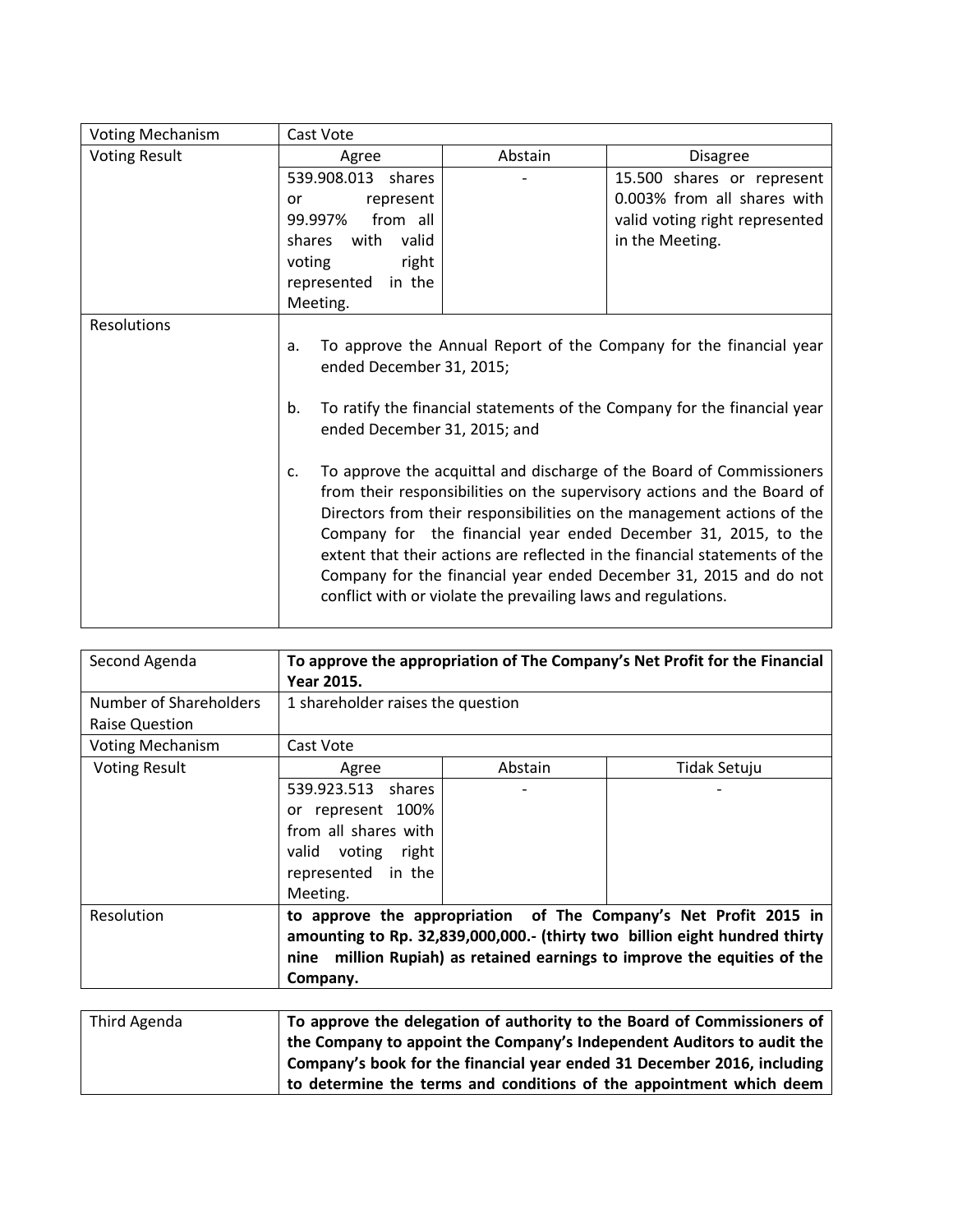|                                                 | appropriate with due regards of the prevailing law.                                                                                                                                                                                                                                                                                                                                                                                                                                                                                                                         |  |  |  |
|-------------------------------------------------|-----------------------------------------------------------------------------------------------------------------------------------------------------------------------------------------------------------------------------------------------------------------------------------------------------------------------------------------------------------------------------------------------------------------------------------------------------------------------------------------------------------------------------------------------------------------------------|--|--|--|
| Number of Shareholders<br><b>Raise Question</b> | No shareholders raise the question                                                                                                                                                                                                                                                                                                                                                                                                                                                                                                                                          |  |  |  |
| <b>Voting Mechanism</b>                         | Cast Vote                                                                                                                                                                                                                                                                                                                                                                                                                                                                                                                                                                   |  |  |  |
| <b>Voting Result</b>                            | Abstain<br>Tidak Setuju<br>Agree                                                                                                                                                                                                                                                                                                                                                                                                                                                                                                                                            |  |  |  |
|                                                 | 539.923.513 shares<br>or represent 100%<br>from all shares with<br>valid voting right<br>represented in the<br>Meeting.                                                                                                                                                                                                                                                                                                                                                                                                                                                     |  |  |  |
| Keputusan                                       | To approve the delegation of authority to the Board of Commissioners of<br>the Company to appoint independent auditors to audit the Company's<br>books for the financial year ended December 31, 2016 including to<br>determine the reasonable terms and conditions of the appointment with<br>due regards the prevailing laws and regulations. The delegation of<br>authority to the Board of Commissioners will include the appointment of<br>the substitute of the Independent Auditors, in case the first appointed<br>auditors cannot perform its duty for any reason. |  |  |  |

| Forth Agenda            | office.                                                          |                                                                                       | To approve the re-appointment of the members of the Board of<br>Commissioners and Board Of Directors for another 3 (three) years term of                                                                                                                                                                                                                                                                                       |
|-------------------------|------------------------------------------------------------------|---------------------------------------------------------------------------------------|--------------------------------------------------------------------------------------------------------------------------------------------------------------------------------------------------------------------------------------------------------------------------------------------------------------------------------------------------------------------------------------------------------------------------------|
| Number of Shareholders  | No shareholders raise the question                               |                                                                                       |                                                                                                                                                                                                                                                                                                                                                                                                                                |
| <b>Raise Question</b>   |                                                                  |                                                                                       |                                                                                                                                                                                                                                                                                                                                                                                                                                |
| <b>Voting Mechanism</b> | Cast Vote                                                        |                                                                                       |                                                                                                                                                                                                                                                                                                                                                                                                                                |
| <b>Voting Result</b>    | Agree                                                            | Abstain                                                                               | Tidak Setuju                                                                                                                                                                                                                                                                                                                                                                                                                   |
|                         | 539.923.513 shares                                               |                                                                                       |                                                                                                                                                                                                                                                                                                                                                                                                                                |
|                         | or represent 100%                                                |                                                                                       |                                                                                                                                                                                                                                                                                                                                                                                                                                |
|                         | from all shares with                                             |                                                                                       |                                                                                                                                                                                                                                                                                                                                                                                                                                |
|                         | valid voting right                                               |                                                                                       |                                                                                                                                                                                                                                                                                                                                                                                                                                |
|                         | represented in the                                               |                                                                                       |                                                                                                                                                                                                                                                                                                                                                                                                                                |
|                         | Meeting.                                                         |                                                                                       |                                                                                                                                                                                                                                                                                                                                                                                                                                |
| Resolution              | Shareholders in 2019.<br><b>The Board of Commissioners:</b><br>- | Mr. Hanjaya Limanto, as President Commissioner;<br>Mr. Danny Yuwono, as Commissioner. | Re-appoint the Members of the Board of Commissioners and Board Of<br>Directors for the another 3 (three) years as of the closing of this Annual<br>General Meeting of Shareholders until the Annual General Meeting of<br>Therefore after the closing of this Annual General Meeting of<br>Shareholders the composition of the members the Board of<br>Commissioners and the Board of Directors of the Company are as follows: |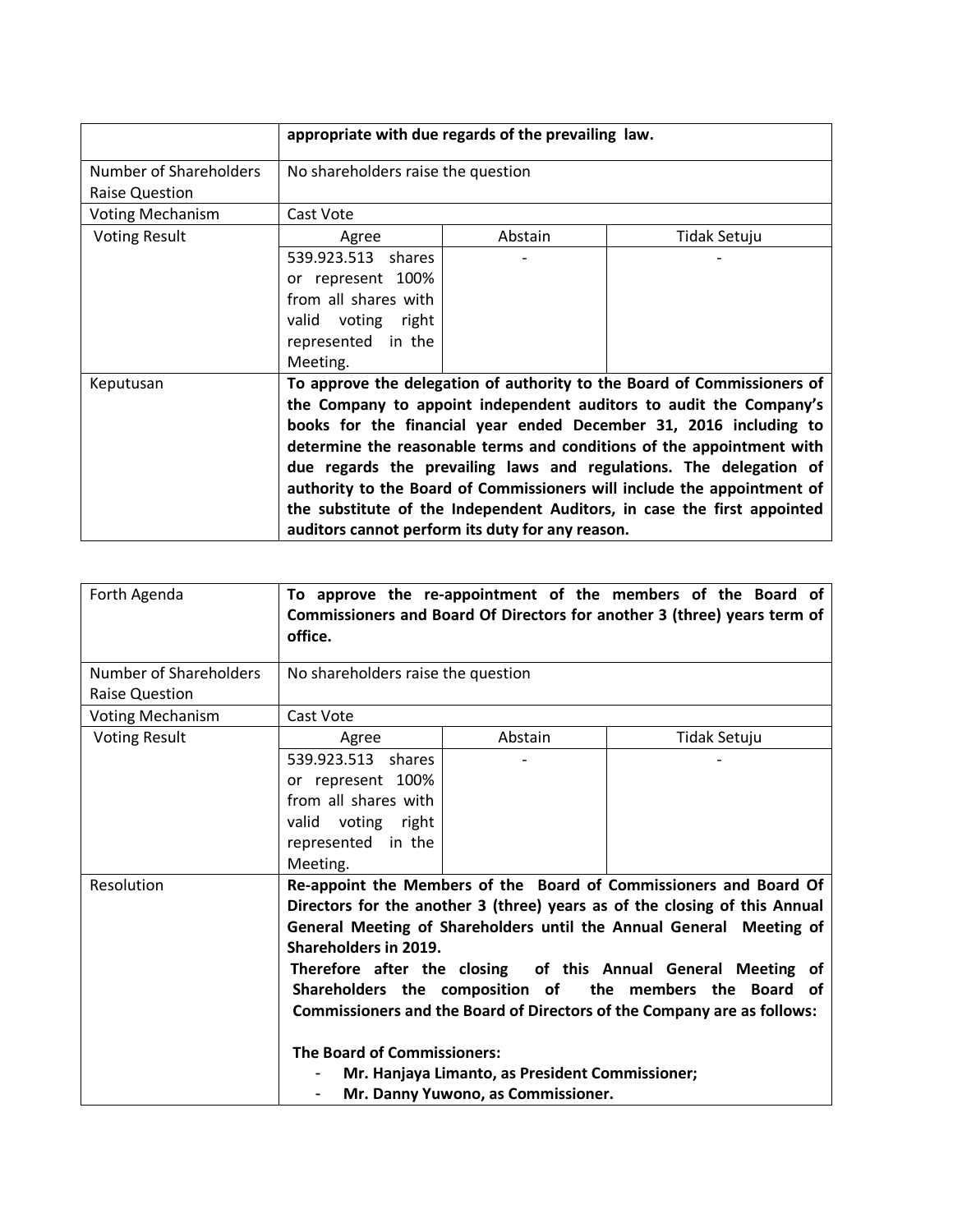| Ms. Miscellia Dotulong as Independent Commissioner;                                                                                           |
|-----------------------------------------------------------------------------------------------------------------------------------------------|
| <b>The Board of Directors:</b>                                                                                                                |
| Mr. Martin Jimi, as President Director;                                                                                                       |
| Mr. Ari Wisnubroto, as Director;<br>$\overline{\phantom{a}}$                                                                                  |
| Mr. Wihardjo Hadiseputro, as Director.                                                                                                        |
| Mr. Thomas Maria Wisnu Adji, as Independent Director;                                                                                         |
| to appoint and grant authority with the right of substitution to the<br>Company's Board of Directors to conduct any action in relation to the |
| resolution of this Annual General Meeting of Shareholders, including                                                                          |
| but not limited to restate the resolution regarding the re-appoinment                                                                         |
| of the members of the Board of Commissioners and the Board of                                                                                 |
| Directors of the Company in the notarial deed, to appear before the                                                                           |
| authorized party, to discuss, to give and/or ask information, or to                                                                           |
| submit a report/or notification to the Minister of Law and Human                                                                              |
| Rights of the Republic of Indonesia or any other related authorized                                                                           |
| institutions, to register the re-appointment of the Board of                                                                                  |
| Commissioner and the Board of Directors of the Company in the                                                                                 |
| Company registry Department of Industry and Trade, to make or cause                                                                           |
| to be made and sign the deeds and letters or any necessary                                                                                    |
| documents, appear before the notary and to ask the notary to prepare                                                                          |
| and sign the deed of the Company's Annual<br><b>General Meeting of</b>                                                                        |
| Shareholders resolution and, moreover to take any necessary actions                                                                           |
| which should be and or could be made for the purpose of                                                                                       |
| implementing/ or materializing the resolutions of this Company's                                                                              |
| Annual General Meeting of Shareholders.                                                                                                       |
|                                                                                                                                               |
|                                                                                                                                               |

**This is herewith the Resolution of the Extraordinary General Meeting of Shareholders** 

| The Agenda                                      | To approve the proposal plan of the Company to change Article 17<br>paragraph 5 of Article of Association regarding to the composition of the<br>Board of Directors who are entitled and authorized to act for and on behalf<br>of the Board of Directors and represent the Company. |         |              |
|-------------------------------------------------|--------------------------------------------------------------------------------------------------------------------------------------------------------------------------------------------------------------------------------------------------------------------------------------|---------|--------------|
| Number of Shareholders<br><b>Raise Question</b> | No shareholders raise the question                                                                                                                                                                                                                                                   |         |              |
| <b>Voting Mechanism</b>                         | Cast Vote                                                                                                                                                                                                                                                                            |         |              |
| <b>Voting Result</b>                            | Agree                                                                                                                                                                                                                                                                                | Abstain | Tidak Setuju |
|                                                 | 539.923.513 shares<br>or represent 100%<br>from all shares with<br>valid voting right<br>represented in the<br>Meeting.                                                                                                                                                              |         |              |